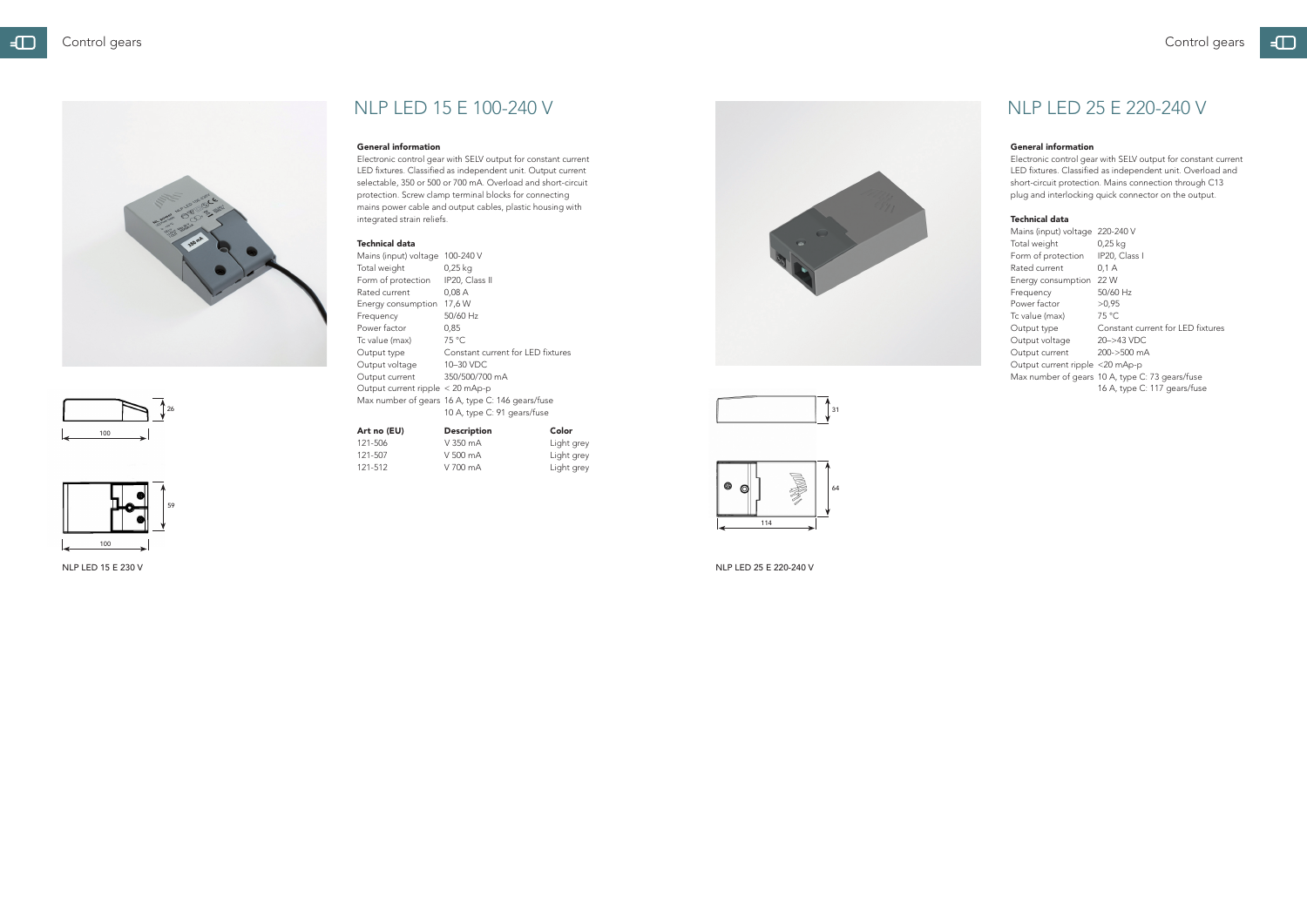

## NLP LED 40 E 220-240 V

#### General information

Electronic control gear with SELV output for constant current LED fixtures. Classified as independent unit. Overload and short-circuit protection. Mains connection through poke in terminal for cable connection and interlocking quick connector on the output.

#### Technical data

Mains (input) voltage 220-240 V Total weight 0,25 kg Form of protection IP20, Class I Rated current 0,19 A Energy consumption 44 W Frequency 50/60 Hz Power factor  $>0.95$ <br>Tc value (max) 75 °C Tc value (max) Output type Constant current for LED fixtures Output voltage 20–>43 VDC Output current 500->1000 mA Output current ripple <20 mAp-p Max number of gears 10 A, type C: 36 gears/fuse 16 A, type C: 58 gears/fuse



NLP LED 40 E 220-240 V





## NLP LED 60 E 230 V

#### General information

121-508 NLP LED 60 E-230 V Dark grey Halogen free EU cable

Electronic control gear with SELV output for constant voltage LED fixtures. Classified as independent unit. Overload and short-circuit protection. LED indicator displays operating condition, green when the connected load is within the rated range, toggles to red when overloaded. Gear housing made of die-cast aluminium. Inlet socket for mains power cable. Output through coaxial power connector, mates with the Nordic Light range of constant voltage LED fixtures.

### Technical data

| Mains (input) voltage 220-240 V  |                                                 |
|----------------------------------|-------------------------------------------------|
| Total weight                     | 0,29 kg                                         |
| Form of protection               | IP20, class 1                                   |
| Rated current                    | 0,28A                                           |
| Energy consumption               | 61 W                                            |
| Frequency                        | 50/60 Hz                                        |
| Power factor                     | 0,95                                            |
| Tc value (max)                   | 70 °C                                           |
| Output type                      | Constant voltage for LED fixtures               |
| Output voltage                   | 28 VDC                                          |
| Output voltage ripple $<$ 1 Vp-p |                                                 |
| Output current                   | Up to $2A$                                      |
|                                  | Max number of gears 16 A, type C: 39 gears/fuse |
|                                  | 10 A, type C: 24 gears/fuse                     |

### Art no (EU) Description Color





NLP LED 60 E 230 V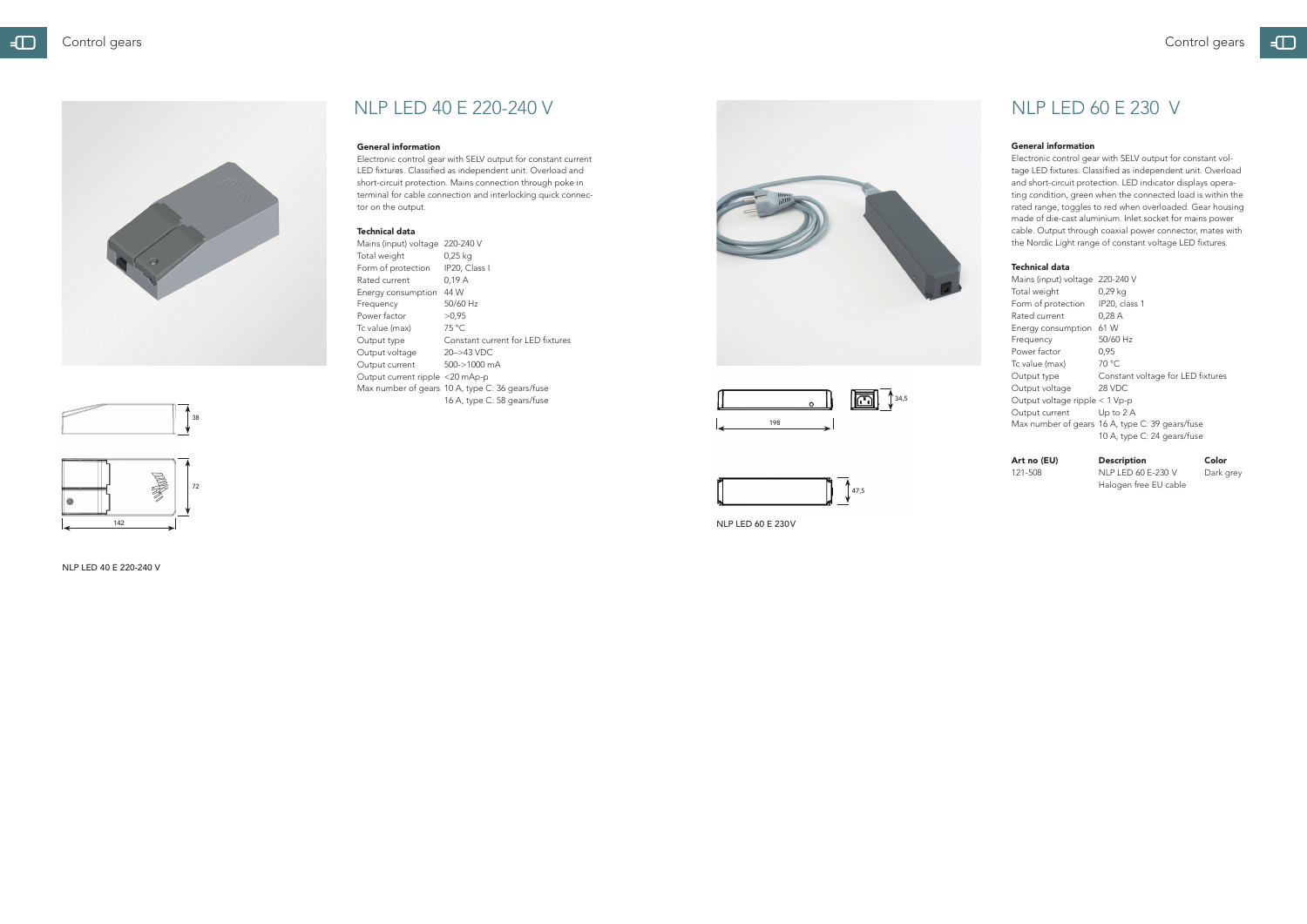

## NLP LED 120 E 230 V

#### General information

Electronic control gear with SELV output for constant voltage LED fixtures. Classified as independent unit. Overload and short-circuit protection. LED indicator displays operating condition, green when the connected load is within the rated range, toggles to red when overloaded. Gear housing made of die-cast aluminium. Inlet socket for mains power cable. Output through coaxial power connectors, mates with the Nordic Light range of constant voltage LED fixtures.

192-501 NLP LED 120 E 220-240 V Black

#### Technical data

| Mains (input) voltage            | 220-240 VAC                                |
|----------------------------------|--------------------------------------------|
| Total weight                     | 0,84 kg                                    |
| Form of protection               | IP20, class 1                              |
| Rated current                    | 0.53A                                      |
| Energy consumption               | 122 W                                      |
| Frequency                        | 50/60 Hz                                   |
| Power factor                     | 0.95                                       |
| Tc value (max)                   | 70 °C                                      |
| Output type                      | Constant voltage for LED fixture           |
| Output voltage                   | 28 VDC                                     |
| Output voltage ripple $<$ 1 Vp-p |                                            |
| Output current                   | Up to $2A$                                 |
|                                  | Max number of gears 16 A, Type C: 22 gears |
|                                  | 10 A, Type C: 14 gears                     |

### Art no (EU) Description Color



NLP LED 120 E 230 V





#### General information

Electronic control gear with SELV output for constant current LED fixtures. Classified as independent unit. Overload and short-circuit protection. Mains connection through poke in terminal for cable connection and dual interlocking quick connector on the output.

#### Technical data

| Mains (input) voltage           | 220-240 V                                       |
|---------------------------------|-------------------------------------------------|
| Total weight                    | 0,25 kg                                         |
| Form of protection              | IP20, Class I                                   |
| Rated current                   | 0.3A                                            |
| Energy consumption              | 70 W                                            |
| Frequency                       | 50/60 Hz                                        |
| Power factor                    | >0.95                                           |
| Tc value (max)                  | $75^{\circ}$ C.                                 |
| Output type                     | Constant current LED fixtures                   |
| Output voltage                  | $25 - > 48$ VDC                                 |
| Output current                  | $2x200 - 5.900 \text{ mA}$                      |
| Output current ripple <20 mAp-p |                                                 |
|                                 | Max number of gears 10 A, type C: 23 gears/fuse |
|                                 | 16 A, type C: 36 gears/fuse                     |





36



NLP LED 60 E 220-240 V